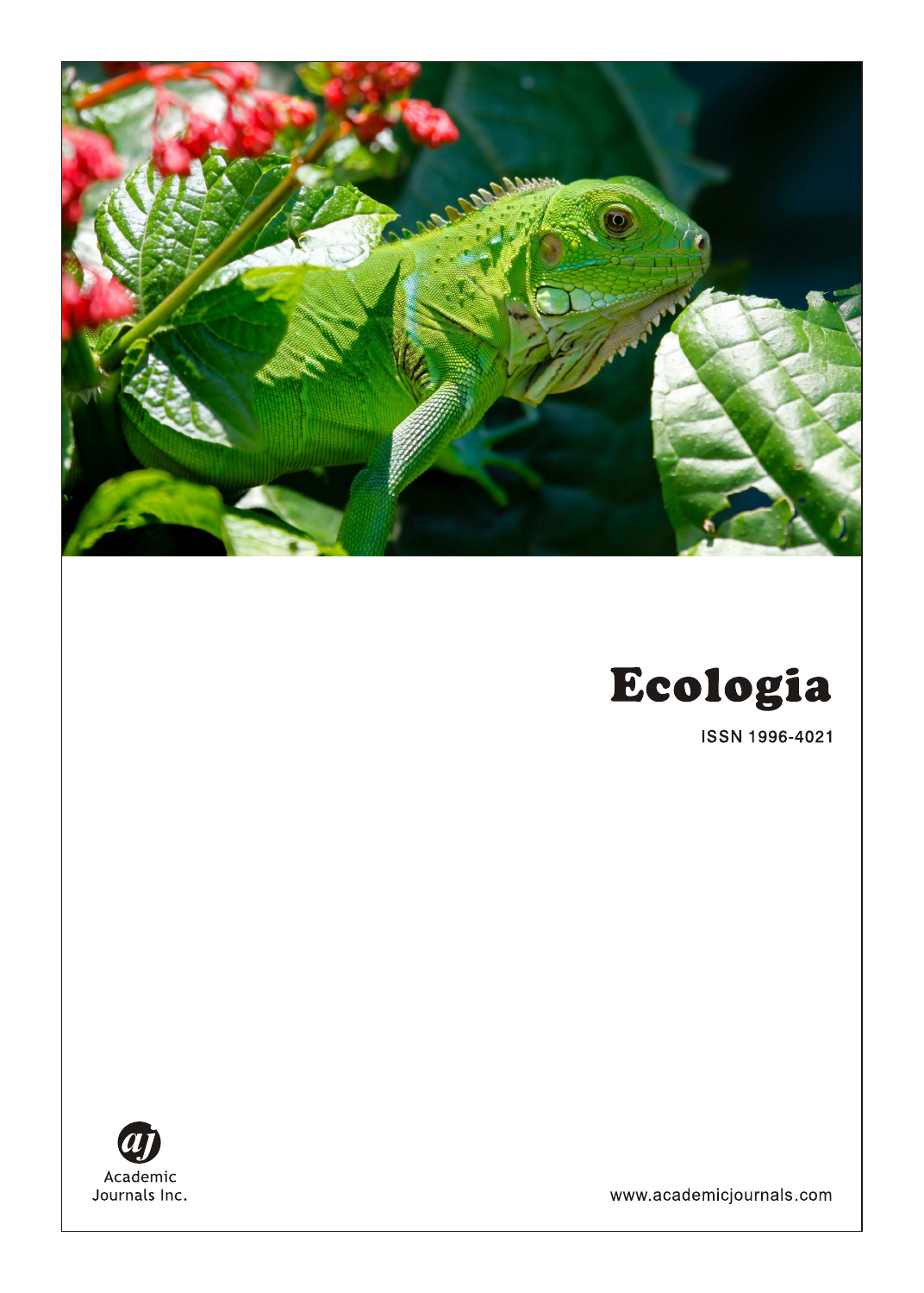### **OPEN ACCESS Ecologia**

ISSN 1996-4021 DOI: 10.3923/ecologia.2022.1.6



# **Research Article Effect of Methanolic Extract of Some Selected Plants on the Mortality of Leech (***Hirudo medicinalis***)**

 $^{1,2}$ Dieware Gbe-Emi Kemepade and  $^2$ Ebenezer Amawulu

1 Department of Biology, Federal Polytechnic, Ekowe, Bayelsa State, Nigeria 2 Department of Biological Sciences, Niger Delta University, Wilberforce Island, Bayelsa State, Nigeria

## Abstract

Background and Objective: The increased invasiveness of Leeches in many streams, lakes and fishing sites in Bayelsa Staten has called for a prompt control intervention. This study was undertaken to test the effect of the extract of four botanicals, Cassia alata, Costus afer, Ficus sur and Platostoma africanum on the mortality rate of the leech. Materials and Methods: The screening, preparation and extraction of the metabolites from the plant samples followed standard techniques. The leeches were collected from a fishing lake and a stream in Elebele Community of Ogbia, Bayelsa State into a sterilized transparent container using a plastic scoop and transported along with their natural habitat water (stream water) to the Department of Biological Sciences' Laboratory. Identification of the leeches followed standard pictorial key. A complete randomized block design was used to set up three treatment groups with varying concentrations of the plant extract. Two hundred and eighty-eight of the leeches previously kept in the aquarium were introduced into the treatments and their death rates were recorded. Results: From the results, five phytochemicals, Alkaloids, Flavonoids, Tannins, Terpenes and Saponins were encountered with the plants. Out of the 288 leeches tested with the plant extract, the mortality rate was 61.5%, with more death recorded with Platostoma africanum. The mean death rate in Cassia alata, Costus afer and Ficus sur and Platostoma africanum ranges from 11.03±9.11-100±0.00, 22.07±19.11-100±0.00, 11.03±9.11-100±0.00 and 47.80±19.22-100±0.00, respectively. Conclusion: The mortality rate increases with an increase in extract concentration. The promising anti hirudinicidal activities of these plants should be employed.

Key words: Methanolic extract, botanicals, mortality rates, *Hirudo medicinalis*, petechial haemorrhage, blood-borne pathogens, parasite infestation

Citation: Kemepade, D.G.E. and E. Amawulu, 2022. Effect of methanolic extract of some selected plants on the mortality of leech (*Hirudo medicinalis*). Ecologia, 12: 1-6.

Corresponding Author: Ebenezer Amawulu, Department of Biological Sciences, Niger Delta University, Wilberforce Island, Bayelsa State, Nigeria

Copyright: © 2022 Dieware Gbe-Emi Kemepade and Ebenezer Amawulu. This is an open access article distributed under the terms of the creative commons attribution License, which permits unrestricted use, distribution and reproduction in any medium, provided the original author and source are credited.

Competing Interest: The authors have declared that no competing interest exists.

Data Availability: All relevant data are within the paper and its supporting information files.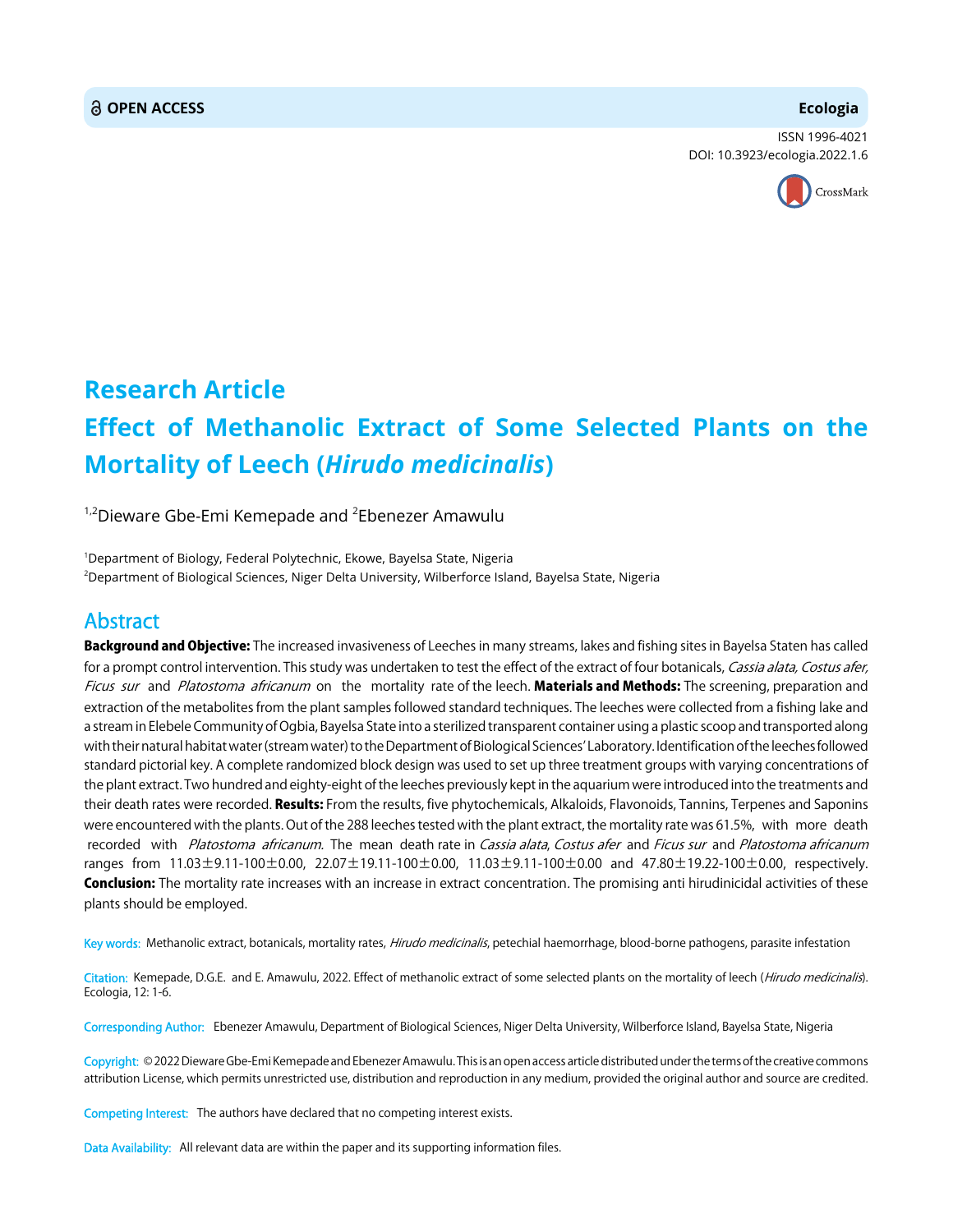#### INTRODUCTION

Leech (Hirudo medicinalis) is a member of the Phylum, Annelida and class Hirudinea. Leeches are widely distributed in different parts of the world<sup>1</sup>. Geographically, over 37 leech species in six families and 19 genera have been described in the North African countries<sup>2</sup> and 13 leech species belonging to two orders, two suborders, four families and 11 genera in Tunisha3 . Freshwater fish leeches occur in almost all the continents except Antarctica where they are most abundant in the temperate lakes, ponds and streams<sup>4</sup>, while Marine leeches are most abundant in polar to temperate<sup>5</sup>.

Leeches are ectoparasites of fish and amphibians, primarily lamprey, elasmobranch, teleost and frog and toad<sup>2</sup> where they feed on hosts' blood, causes discomfort to the host and transmit several known blood-borne pathogens<sup>6</sup>. The role of leeches in the pathology of fish cultured in the tropics has been studied<sup>7</sup>. Leeches' activities on the host through its attachment may serve as sites for bacteria secondary infection. These activities, usually elicit tissue response in the form of hyperplasia at the attachment sites and initiate a localized petechial hemorrhage<sup>8</sup>. The increased invasion in many lakes and streams in Bayelsa State is a cause for public health concern and have called for a prompt control intervention.

Synthetic chemicals have been used to control different stages of parasites. Reports have shown that these chemicals are Eco toxic and affect non targeted species of organism<sup>9</sup>. The advocacy of environmentally friendly, safe and cost-effective strategies to control diseases pathogens have prompted the use of several plant extracts to control parasite infestation<sup>10,11</sup>. The extracts from *Cassia alata, Costus afer, Ficus sur* and Platostoma africanum have been used to control several ailments<sup>12</sup>. However, the use of these plant extracts in the control of leech is novel in Bayelsa State, Nigeria.

This is therefore a pioneering study aimed at assessing the effect of methanolic extracts of Cassia alata, Costus afer, Ficus sur and Platostoma africanum on the mortality of leeches. The result of this study shall provide baseline information on the effectiveness of the methanolic extract of botanicals in the control of leech as an ectoparasite of fish and amphibians.

#### MATERIALS AND METHODS

Description of study location: Elebele (latitude. 40°1<sup>1</sup>N and longitude 60 $^{\circ}$ 20<sup>1</sup>E) is one of the ancient communities in the Northeastern part of Bayelsa State in Ogbia Local Government Area. The location is characterized by four seasons<sup>13</sup>, they are

the early rainy season (March-July), little dry season (also called August break), late rainy season (September-November) and dry season (December-February). The mean annual rainfall for the study area is above 3000 mm. The highest rainfall was July (424.6 mm), August (444.6 mm) and September (552.3 mm). The lowest rainfall values were January (42.7 mm) and December (51.1 mm). There are several fishing lakes and rivers in the study location, which are presently waterlogged. This has created enabling environments for the leeches to strive.

The study was carried out in the Elebele Community of Ogbia, Bayelsa State April 2019-November 2020. The laboratory analysis was done at the Department of Biological Sciences Laboratory, Niger Delta University, Bayelsa State.

Sources, collection and identification of leeches: Leeches were collected from a fishing lake and a stream in Elebele Community of Ogbia, Bayelsa State. In each of the sites, along woody stick was used to make disturbances on the water body. These disturbances provoke the leeches into motions. The mobile leeches together with those found attached to substratum along the lake shores were collected into a sterilized transparent container using a plastic scoop. The specimens were transported along with their natural habitat water to the Department of Biological Sciences Laboratory, Niger Delta University, Bayelsa State. The leeches were identified according to the standard method<sup>2</sup>. A total of 288 leeches with lengths ranging from 0.1-4.3 cm were introduced into an improvised aquarium and allowed to be acclimatized for 2 weeks. Three adult catfishes (Clarias gariepinus) were introduced into the aquarium as sources of blood meal. The aquarium water was changed periodically for better aeration.

Sources and collection of plants: The four plant species, Cassia alata, Costus afar, Ficus sur and Platostoma africanum were collected within the Amassoma community. The plants were collected into a clean polyene bag and transported to the Department of Biological Sciences Laboratory, Niger Delta University, Bayelsa State. These plants were identified by an experienced plant taxonomist using standard keys<sup>14</sup> and labelled accordingly.

 Preparation and extraction of phytochemicals: Before the extraction of phytochemicals, the plant specimens were washed in a distilled water. Thereafter, they were spread in a clean plastic mat where the water in the samples was allowed to drain out. The plant specimens were air-dried at room temperature for 3 days. The air-dried leaves were transferred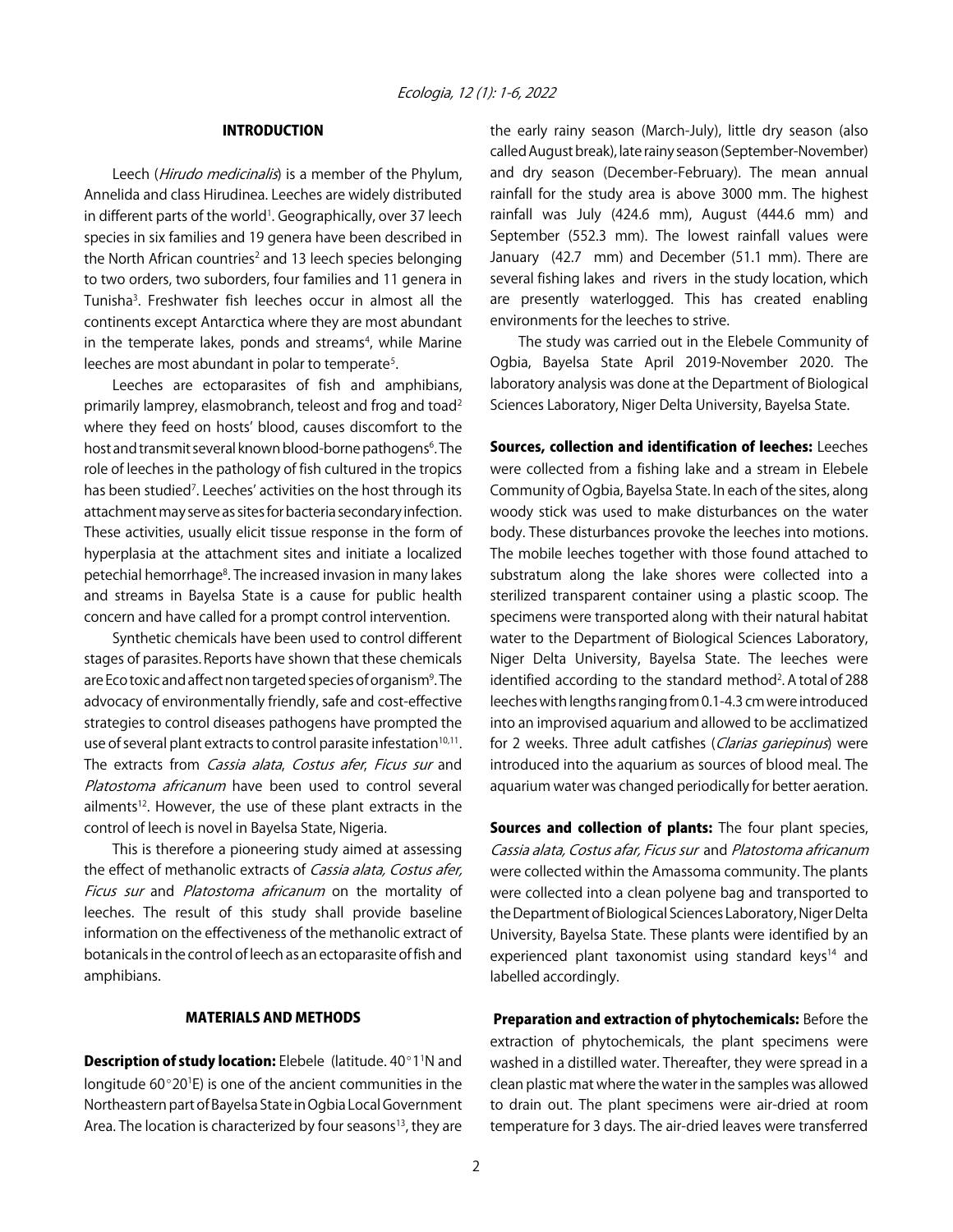into an oven for further drying at 60 until it becomes crispy. The dried leaves were ground to powder using an electronic blender and weighed using an electronic weighing balance.

An equal weight of the grind leaves was introduced into a 250 mL bottle. An aliquot of methanol was introduced into the bottle containing the leaves to soak it. The mixtures were allowed to stand for 72 hrs. After which, the solution was decanted into another 250 mL beaker using 4 folds of fine muslin cloths. The beaker containing the experimental solution was evaporated in a water bath at  $40^{\circ}$ C to dryness until the extraction was obtained. The extract was stored at  $4^{\circ}$ C in an airtight bottle for further analysis. This was later dissolved in acetone where different concentrations of the extract were prepared. Preparation of the different concentrations followed standard procedures<sup>9</sup>.

Experimental design and the biocidal test: A completely randomized block design technique was used in this study with three treatment groups. Two hundred and eighty-eight of the leeches kept in the aquarium were retrieved. The seven concentrations of each of the four plants extract were replicated. For each concentration, three beakers containing 50 mL of the required concentration of the extracts were set up. Three leeches were put into each of the replicated beakers and mortality was recorded at 12 hrs using a stopwatch. For control, three leeches were kept in each beaker containing 50 mL of distilled water. Leeches showing no response upon pricking with a needle were considered as dead.

Method of statistical analysis: A descriptive statistic was used. The percentage mortality rate data was obtained by dividing the total number of death leeches in each beaker by the total number of leeches exposed. The relationship between mortality rates and concentration of the extract was analyzed using a one-way ANOVA in SPSS Version 20.

#### RESULTS AND DISCUSSION

Five phytochemicals, Alkaloids, Flavonoids, Tannins, Terpenes and Saponins were recovered from the four plants.). From the extraction, Alkaloids, Tannin and Flavonoids were all present in all four plant extracts. Terpenes were present only in Costus afer, Ficus sur and Platostoma africanum while saponin was present only in Cassia alata and Platostoma africanum (Fig. 1).



Fig. 1: Express percentage of phytochemicals in the four plant samples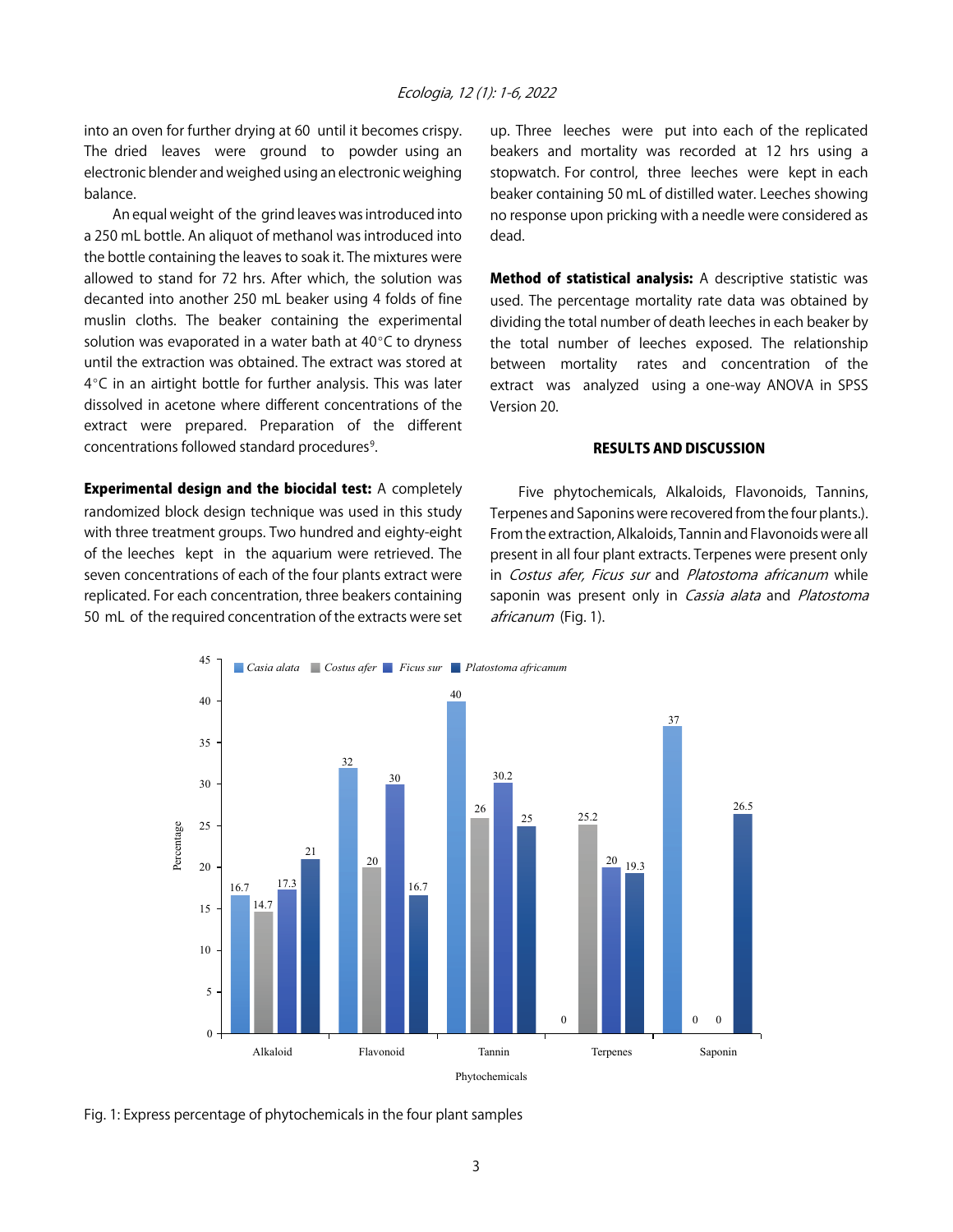#### Ecologia, 12 (1): 1-6, 2022



Concentration (ppm)

|  |  | Fig. 2: Trend line in the concentration-dependent mortality rate of the leeches in the four botanicals |  |  |  |  |  |
|--|--|--------------------------------------------------------------------------------------------------------|--|--|--|--|--|
|  |  |                                                                                                        |  |  |  |  |  |

|               | Table 1: Mean mortality rates of leeches across extract concentrations<br>Average mortality rate (%) |                                |                                |                                |  |  |  |  |  |  |
|---------------|------------------------------------------------------------------------------------------------------|--------------------------------|--------------------------------|--------------------------------|--|--|--|--|--|--|
| Concentration | Cassia alata                                                                                         | Costus afer                    | Ficus sur                      | Platostoma africanum           |  |  |  |  |  |  |
| 0.1           | $11.03 \pm 9.11$ <sup>a</sup>                                                                        | $22.07 \pm 19.11$ <sup>a</sup> | $11.03 \pm 9.11$ <sup>a</sup>  | 47.80 ± 19.22 <sup>a</sup>     |  |  |  |  |  |  |
| 0.2           | $33.10 \pm 0.00^{\circ}$                                                                             | $44.39 \pm 19.39^{\circ}$      | $33.33 \pm 57.73^b$            | $59.27 \pm 12.87$ <sup>b</sup> |  |  |  |  |  |  |
| 0.3           | $44.43 \pm 19.28$ <sup>bc</sup>                                                                      | $44.43 \pm 19.28$ <sup>b</sup> | 55.57 ± 19.28°                 | $100 \pm 0.00$ <sup>c</sup>    |  |  |  |  |  |  |
| 0.4           | $44.43 \pm 19.28$ bc                                                                                 | 77.80 ± 19.22c                 | 55.57 ± 19.28c                 | $100\pm0.00$                   |  |  |  |  |  |  |
| 0.5           | $66.70 \pm 0.00$ <sup>d</sup>                                                                        | $100 \pm 0.00$ <sup>d</sup>    | $66.67 \pm 33.35$ <sup>d</sup> | $100 \pm 0.00$ <sup>c</sup>    |  |  |  |  |  |  |
| 0.6           | $100 \pm 0.00^{\circ}$                                                                               | $100 \pm 0.00$ <sup>d</sup>    | $100 \pm 0.00^{\circ}$         | $100 \pm 0.00$ <sup>c</sup>    |  |  |  |  |  |  |
| 0.7           | $100 \pm 0.00^{\circ}$                                                                               | $100 \pm 0.00$ <sup>d</sup>    | $100 \pm 0.00^{\circ}$         | $100\pm0.00$ <sup>c</sup>      |  |  |  |  |  |  |

**Effect of the plant extracts on leeches mortality:** Two hundred and eighty-eight leeches were exposed to the four plants extract at varying concentrations, the mortality rate increases with an increase in the concentration of the plant extracts. The range of the mean and standard deviation mortality rate when compared across the plant extracts and concentration were, Cassia alata  $(11.03 \pm 9.11 - 100 \pm 0.00)$ , Costus afer  $(22.07 \pm 19.11 - 100 \pm 0.00)$ , Ficus sur  $(100 \pm 0.00 - 1)$ 11.03 $\pm$ 9.11) and *Platostoma africanum*  $(47.80 \pm 19.22 100\pm0.00$ ), respectively. Differences in the death rate across plant extracts were significant (p<0.05) (Table 1). The concentration-dependent mortality rate of the leeches in the four botanicals, Cassia alata, Costus afer and Ficus sur and Platostoma africanum was trendy (Fig. 2). About 100% mortality was recorded with *Platostoma africanum* at the concentration of 0.3 ppm.

The presence of the four phytochemicals, Alkaloids, Flavonoids, Tannins, Terpenes and Saponins in the four botanicals, Cassia alata, Costus afer, Ficus sur and Platostoma africanum has been reported elsewhere<sup>15</sup>. In this present

study, Alkaloids, Tannin and Flavonoids were present in all the four plant extracts, Terpenes was present in Costus afer, Ficus sur and Platostoma africanum while saponin was exclusive in *Cassia alata* and *Platostoma africanum*.

The varying amount and intensity of the phytochemicals in different plants may highlight the differences in the extraction methods<sup>16</sup>. The methanolic extract of Costus afer and *Ficus sur* in this study reveals the presence of terpenes in addition to Alkaloids, Tannin and Flavonoids. While this observation is consistent with the report of Ukpabi *et al.*<sup>17</sup> it contrasts the observation. made by Ezejiofor et al.<sup>18</sup>, who reported that the aqueous extract of Costus afer reveals the presence of saponins, phenols and glycosides in addition to alkaloids, flavonoids, tannins. Anyasor *et al*.<sup>19</sup> and Ukpabi et al.<sup>17</sup> all affirmed that aqueous extract of costus after produces a significantly higher dose of flavonoids and saponins than ethanol extract. The exclusiveness of saponin in Cassia alata and Platostoma africanum is worth researching further.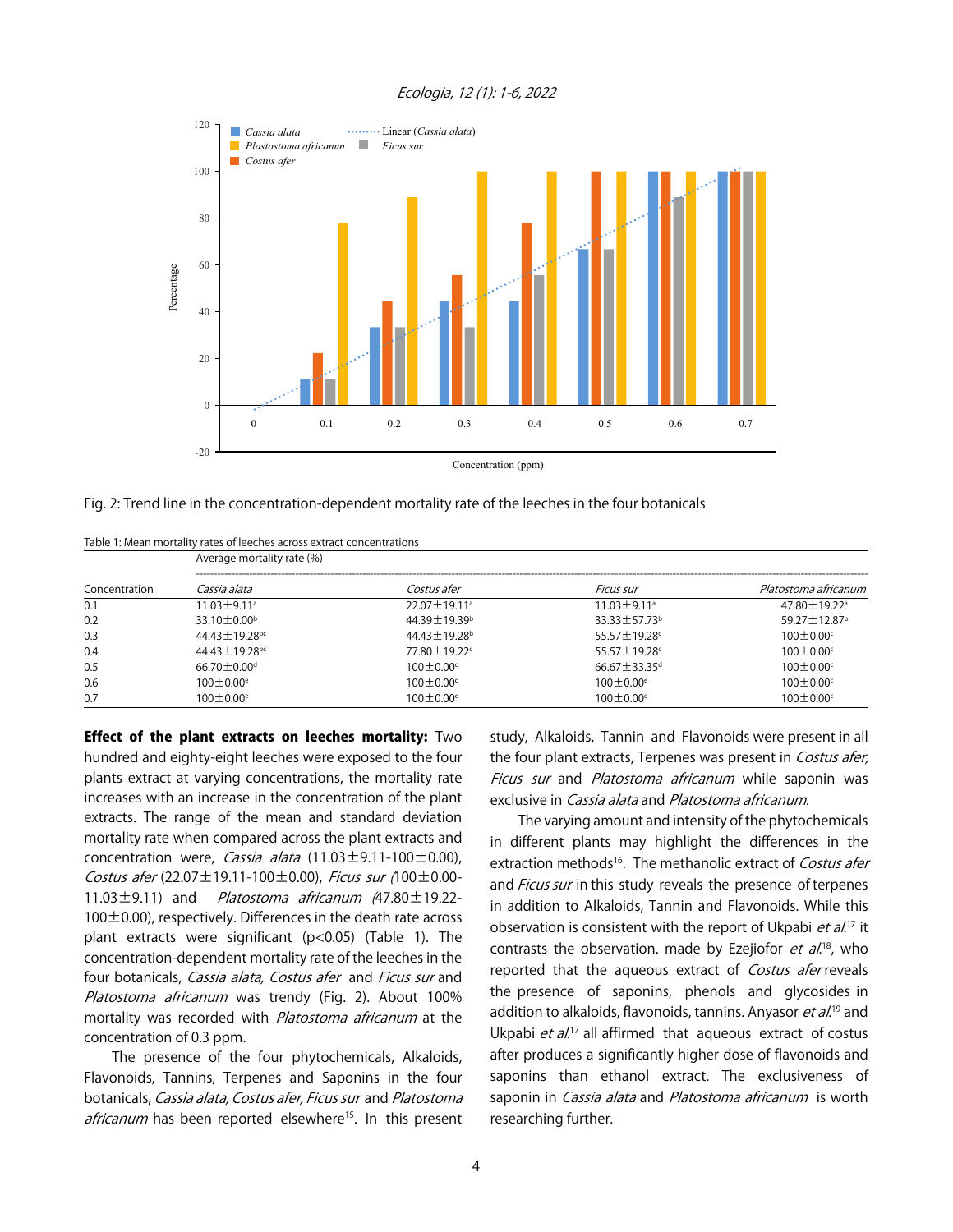Effects of the lethal concentrations of the phytochemicals on the leech mortality: Phytochemicals extracts of different plants have proven promising patents for the management of various diseases, by their wide range of clinical relevance<sup>20,17</sup>. These potent properties in the plant are the demonstration of the inherent metabolites present in them. The results of the bioassay of the four plant extracts against the leech (*Hirudo* medicinalis) indicates their significant hirudina vidal activity. The biological activity of these plant extracts causing the high mortality rate (61.5%) of the leech in this present study may be due to the presence of a wide range of various metabolites such as terpenoids, flavonoids and alkaloids and saponins acting either singly or in combination $21$ .

The mortality rate of the leeches varies among the plant samples. The higher mortality rate of leech in the extract from Platostoma africanum could be attributed to the combined effect of alkaloids and saponins. According to Kamarul *et al.*<sup>22</sup> alkaloids if in direct contact, swallowed or inhaled is capable of causing a toxic effect on the liver cell and inducing deformities in human muscle. Higher doses of alkaloids may also initiate tissue responses which may trigger a direct effect on human cells. The insecticidal and antiparasitic properties of saponins have been reported $23$ . The mortality rate in *Cassia alata, Costus afer* and *Ficus sur* was not significant. This observation may be unconnected with similar constituents of metabolites $24$ . The Synergistic Potentials of Platostoma africanum has been reported by Chinenye *et al.*<sup>5</sup>. The mortality rates varied with the concentration of the plant extract. In Cassia alata, Costus afer and Ficus sur, the mortality rate increases with an increase in the extract concentration. This trend has been reported elsewhere<sup>26</sup>.

#### **CONCLUSION**

The significant mortality activity demonstrated by methanolic extracts of Cassia alata, Costus afer and Ficus sur and Platostoma africanum on leeches is a suggestion that the four plants may have strong killing effects against parasites and other related organisms, hence giving a promising hope as hirudina vidal agents.

#### SIGNIFICANCE STATEMENT

This study discovers five phytochemicals, Alkaloids, Flavonoids, Tannins, Terpenes and Saponins present in four plant extracts, Costus afer, Ficus sur, Cassia alata and Platostoma africanum. A bioassay showed that the plant extracts causes the mortality of freshwater leech, an ectoparasites of fish and amphibians at varying concentrations. This study has uncovered the potentials of Costus afer, Ficus sur, Cassia alata and Platostoma africanum extracts in the control of ectoparasites, thus a new approach to parasite control can be arrived at if the potentials of these plant extracts are possibly exploited.

#### ACKNOWLEDGMENTS

We appreciate the assistance of the fishermen at the Elebele community in the Ogbia local government area of Bayelsa State for the leech collections. We are also grateful to the Laboratory staff of the Department of Biological Sciences for their cooperation during the period of experimentation.

#### **REFERENCES**

- 1. Arslan, N. and A. Oktener, 2012. A general review of parasitic Annelida (Hirudinea) recorded from different habitats and hosts in Turkey. Turk. J. Zool., 36: 141-145.
- 2. Ahmed, R.B., M. Gammoudi, I. Khaled, S. Tekaya, L. Mansour, S. Alwasel and A.H. Harrath, 2015. Annotations on marine and freshwater leeches (Annelida, Clitellata, Hirudinea) from North Africa. Trop. Zool., 28: 71-93.
- 3. Ahmed, R.B., Y. Romdhane and S. Tekaya, 2015. Checklist and distribution of marine and freshwater leeches (Annelida, Clitellata, Hirudinea) in tunisia with identification key. Ecol. Montenegrina, 2: 3-19.
- 4. Sket, B. and P. Trontelj, 2008. Global diversity of leeches (Hirudinea) in freshwater. Hydrobiologia, 595: 129-137.
- 5. Borda, E. and M.E. Siddall, 2004. Arhynchobdellida (Annelida: Oligochaeta: Hirudinida): Phylogenetic relationships and evolution. Mol. Phylogenet. Evol., 30: 213-225.
- 6. Raffel, T.R., J.R. Dillard and P.J. Hudson, 2006. Field evidence for leech-borne transmission of amphibian Ichthyophonus sp. J. Parasitol., 92: 1256-1264.
- 7. Cruz-Lacierda, E.R., J.D. Toledo, J.D. Tan-Fermin and E.M. Burreson, 2000. Marine leech (Zeylanicobdella arugamensis) infestation in cultured orange-spotted grouper, Epinephelus coioides. Aquaculture, 185: 191-196.
- 8. Vongsombath, C., H.J. de Boer and K. Pålsson, 2011. Keeping leeches at bay: Field evaluation of plant-derived extracts against terrestrial blood-sucking leeches (haemadipsidae) in Lao PDR. Acta Trop., 119: 178-182.
- 9. Angaye, T.C.N., E.I. Ohimain E.P. Siasia, P.I. Asaigbe and O.A. Finomo, 2014. Larvicidal activities of the leaves of niger delta mangrove plants against anopheles gambiae. Sky J. Microbiol. Res., 2: 32-36.